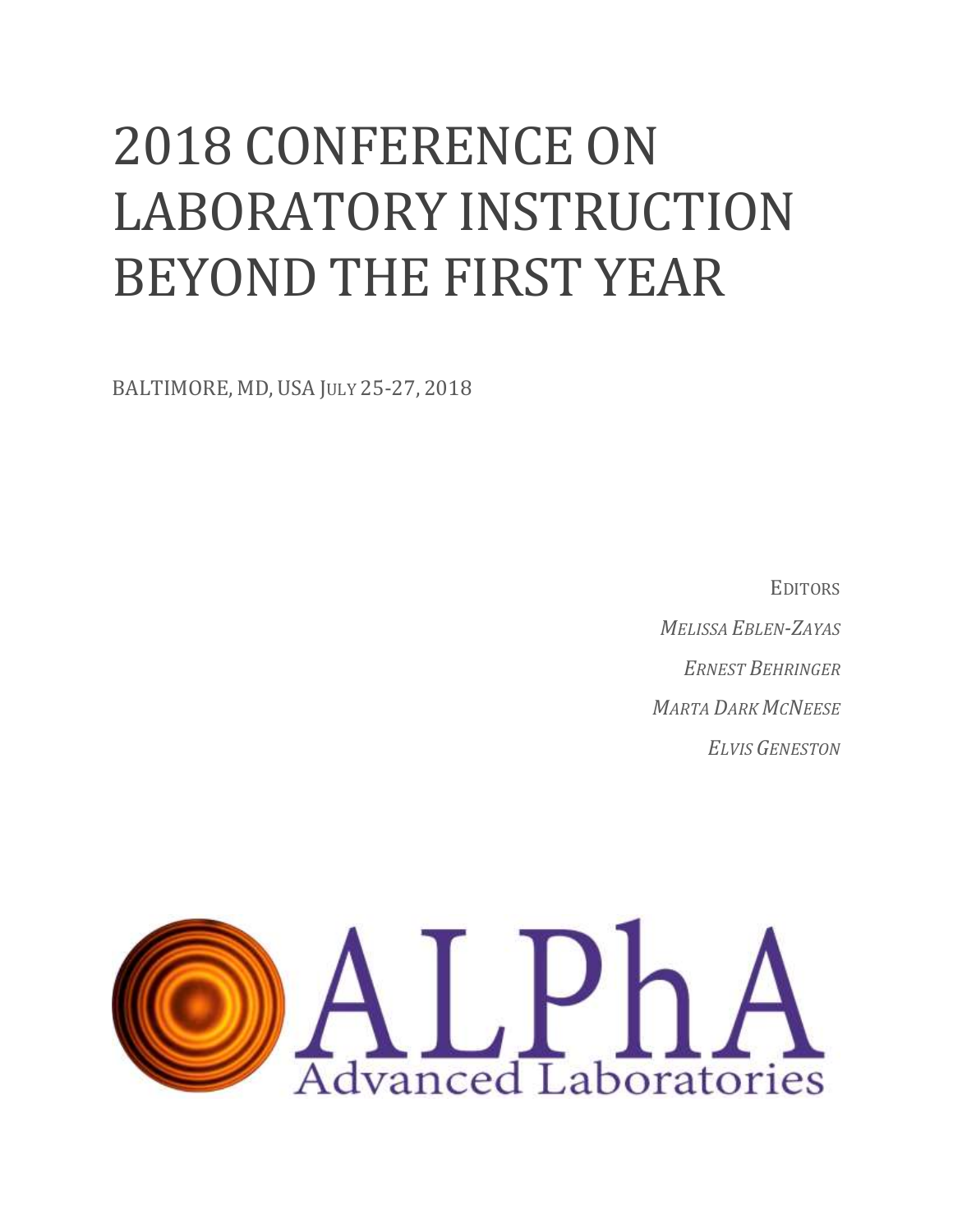#### **Editors**

Melissa Eblen-Zayas Carleton College Department of Physics & Astronomy 1 North College St Northfield, MN 55057 **USA** 

Email: [meblenza@carleton.edu](mailto:meblenza@carleton.edu)

Ernest Behringer Eastern Michigan University

Email: [ebehringe@emich.edu](mailto:ebehringe@emich.edu)

Marta Dark McNeese Spelman College

Email: mldark@spelman.edu

Elvis Geneston LaSierra University

Email: [egenesto@lasierra.edu](mailto:egenesto@lasierra.edu)

Published under the terms of a Creative Commons Attribution 3.0 license: https://creativecommons.org/licenses/by/3.0/

You are free to:

- Share, copy, and redistribute the material in any medium or format
- Adapt, remix, transform, and build upon the material for any purpose, even commercially.

Provided you give attribution (include the original article's title, author(s), proceedings citation, and DOI), provide a link to the license, and indicate if changes were made. You may do so in any reasonable manner, but not in any way that suggests the licensor endorses you or your use.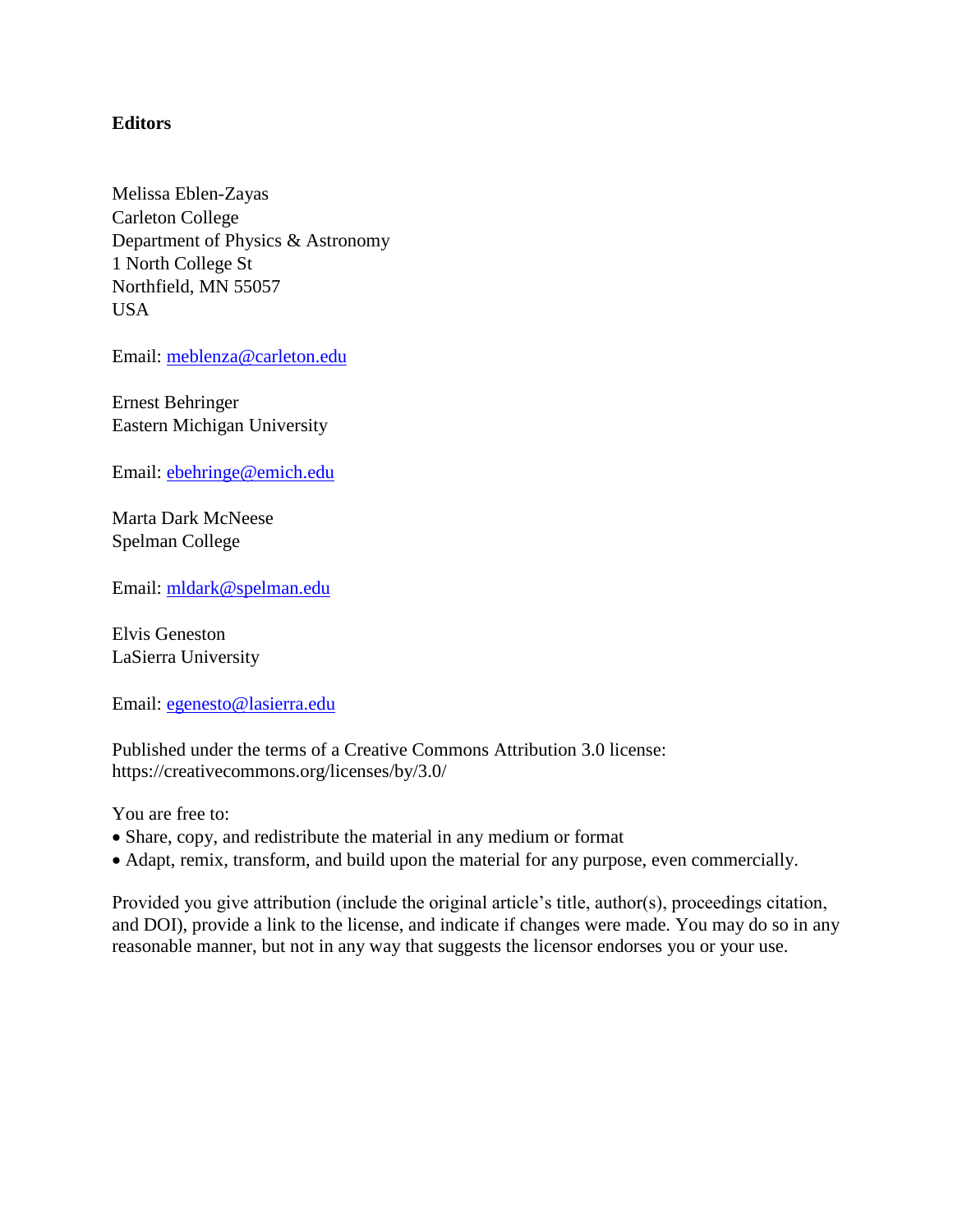#### **TABLE OF CONTENTS**

Acknowledgements

Conference Overview

#### **Peer reviewed papers**

**Graphical Approach to Multi-slit Interference Analysis**  Patricia Allen

**Case Study on How to Develop 3D Labs with Theoretical, Experimental, and Computational Goals**

Ashley R. Carter

#### **Lessons Learned from Five Years of Student Self-directed Experimental Projects in the Advanced Lab**

Melissa Eblen-Zayas and Ryan C. Terrien

**Particle Physics with Low Cost SiPM Based Detectors** Brett Fadem

#### **Fluorescence Correlation Spectroscopy (FCS) Module for Advanced Undergraduate Laboratories**

Nancy R. Forde, David Lee, and John Bechhoefer

#### **Introducing Students to Nonlinear Model Fitting with Jupyter Notebooks Through a Quantitative Diffraction Experiment**

Jerome Fung and Lauri Wardell

**Uncertainty Propagation in Modern Physics Lab**

George Hassel, Darren Broder, and John Cummings

#### **Polarization Studies of 3D Photonic Crystals Using Transmission and Reflection Experiments**

Michael Hennessey, Dimitri Lezcano, Shabbir M. Mian, Giuseppe Carnicella, Tecla Arcidiacono, Valentina Robbiano, and Franco Cacialli

#### **A Lab to Detect Radio Pulsars Using a Remotely Accessed 18-Meter Radiotelescope** Norman Jarosik and Daniel Marlow

#### **Fourier Transform Spectroscopy in the Visible Range**

Jenny Magnes and Tyler Hatch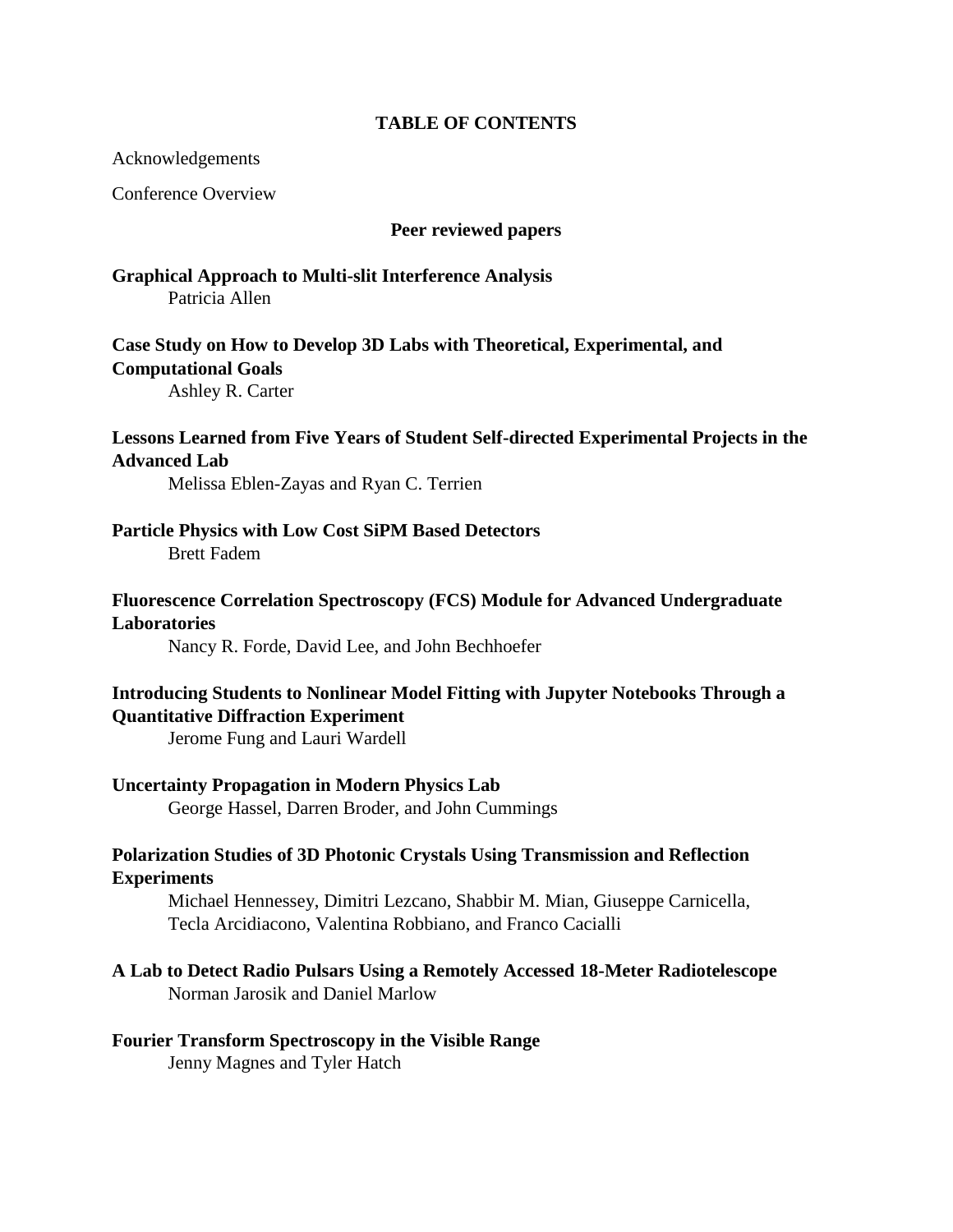### **CAEN Educational: Nuclear and Particle Physics Experiments**

Cristina Mattone, M. Antonello, M. Locatelli, V. Arosio, L. Malinverno, S. Lomazzi, and R. de Asmundis

#### **Think First, Act Later - A Course Structure for Improving Student Designed Experiments** Nathan D. Powers, Dallin S. Durfee, and David D. Allred

## **Limits of Precision in the Balmer Lines Spectroscopy Lab**

Timothy Roach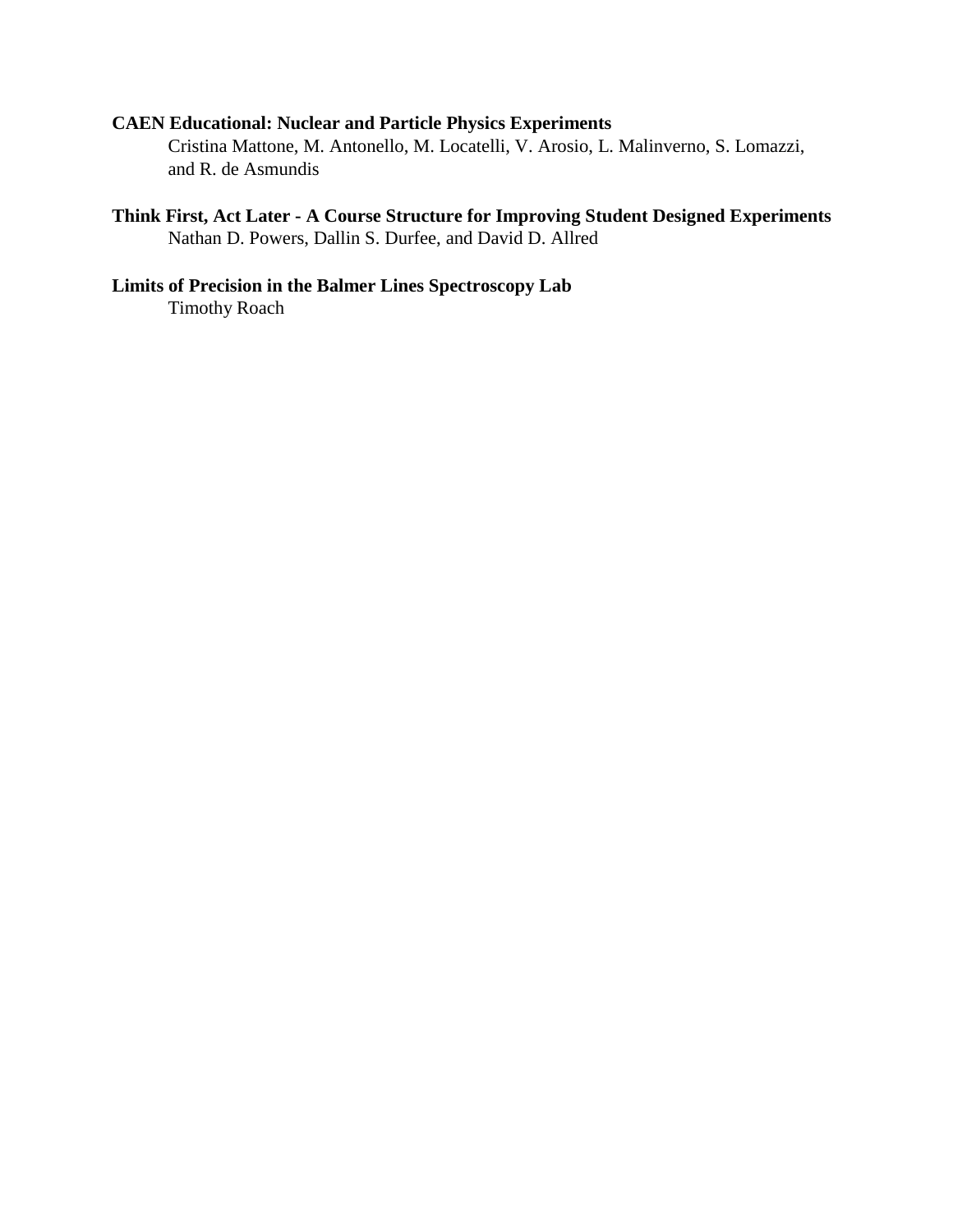#### **ACKNOWLEDGMENTS**

At the 2018 Conference on Laboratory Instruction Beyond the First Year of College (BFY III), sponsored by the Advanced Laboratory Physics Association (ALPhA), 130 members of the advanced lab community as well as representatives from 15 vendors gathered to share effective lab curricula, teaching methods, and experiments. These Proceedings provide documentation of some of the 41 posters and 56 workshops that were presented as part of the conference.

This marks the second time that the Conference on Laboratory Instruction Beyond the First Year of College has published a peer-reviewed Proceedings. The Proceedings' on-line submission and review process were supported by Lyle Barbato, who provided significant support in making sure that everything ran smoothly. We thank Lyle for his effort and the excellent work that he does. In addition, this volume would not be possible without all of the referees who volunteered their time and expertise to review the papers submitted for publication in the Proceedings.

The Editors thank:

Patricia Allen, Ashley Carter, Anne Cox, Brett Fadem, Nancy Forde, Jerome Fung, Elizabeth George, George Hassel, Herbert Jaeger, Joseph Kozminski, Jenny Magnes, Daniel Marlow, Mark Masters, Cristina Mattone, Michele McColgan, Shabbir Mian, Nathaniel Powers, Timothy Roach, Jonathan Skuza, Ryan Terrien, Kurt Vandervoort, Lauri Wardell.

We hope these proceedings are useful in continuing to build the advanced lab community in physics.

Melissa Eblen-Zayas Ernest Behringer Marta Dark McNeese Elvis Geneston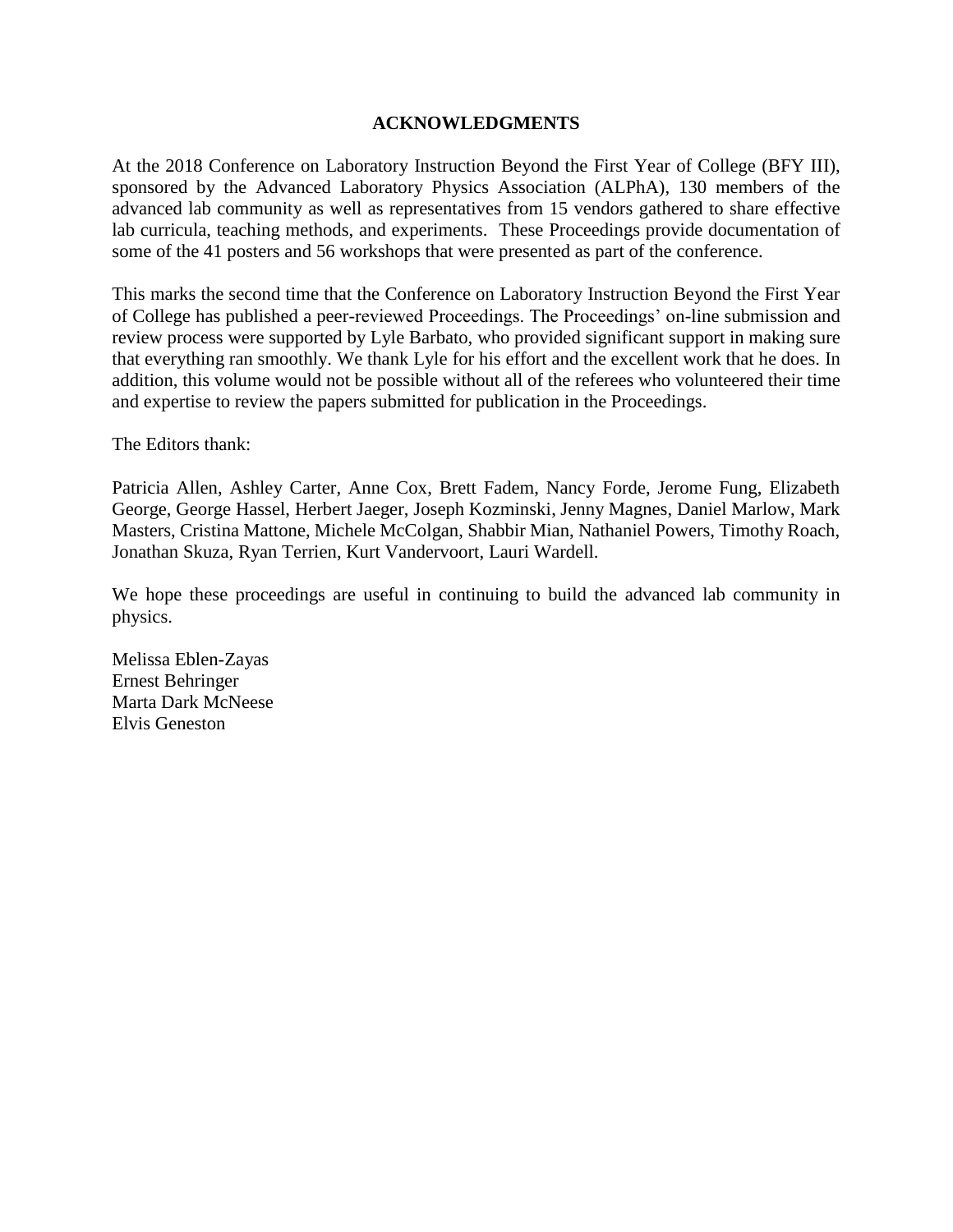#### **CONFERENCE OVERVIEW**

#### **2018 Conference on Laboratory Instruction Beyond the First Year (BFY III)**

The theme of this conference -- "3D Physics: Integrating Experiment, Theory, and Computation" -- was inspired by both the 2014 *AAPT Recommendations for the Undergraduate Physics Laboratory Curriculum* and the more recent 2016 *AAPT Recommendations for Computational Physics in the Undergraduate Curriculum*. The former emphasizes the essential role of laboratory instruction in developing students' physics knowledge and experimental abilities in addition to many transferable skills such as modeling, design, troubleshooting, innovation, and communication. The latter recognizes the fundamental role of computation in the current practice of physics, whether to enable data acquisition, perform data modeling and analysis, or communicate results. Implementing elements from both sets of recommendations may be done efficiently by integrating the three major areas of physics – experiment, theory, and computation – in excellent advanced laboratory experiments.

As at previous BFY conferences, invited talks, workshops, breakout sessions, and posters provided opportunities for participants to share their ideas and expertise regarding specific experiments, assessment practices, developing an effective BFY laboratory curriculum, and approaches to cultivating broadly transferable skills in our students. The conference also provided time and space to discuss community-building at the local and national level. The 2018 BFY conference provided an opportunity for the advanced laboratory community to share ideas and knowledge, learn new techniques, ask questions, and plan for the future, so that we can continue to construct positive instructional laboratory experiences for our students and for ourselves. We thank all those who participated and contributed toward the success of the conference.

#### *Organizers:*

Joseph Kozminski, Lewis University (co-chair) Mary Lowe, Loyola University Maryland (co-chair) Ernie Behringer, Eastern Michigan University Ashley Carter, Amherst College Marta Dark McNeese, Spelman College Melissa Eblen-Zayas, Carleton College Khalid Eid, Miami University Ohio John Essick, Reed College Elizabeth George, Wittenberg University Catherine Herne, SUNY New Paltz Natasha Holmes, Cornell University Heather Lewandowski, University of Colorado Melanie Lott, Denison University Mark Masters, Purdue University Fort Wayne Lowell McCann, University of Wisconsin River Falls Randy Peterson, University of the South Vanessa Preisler, University of La Verne Gabe Spalding, Illinois Wesleyan University David Sturm, University of Maine